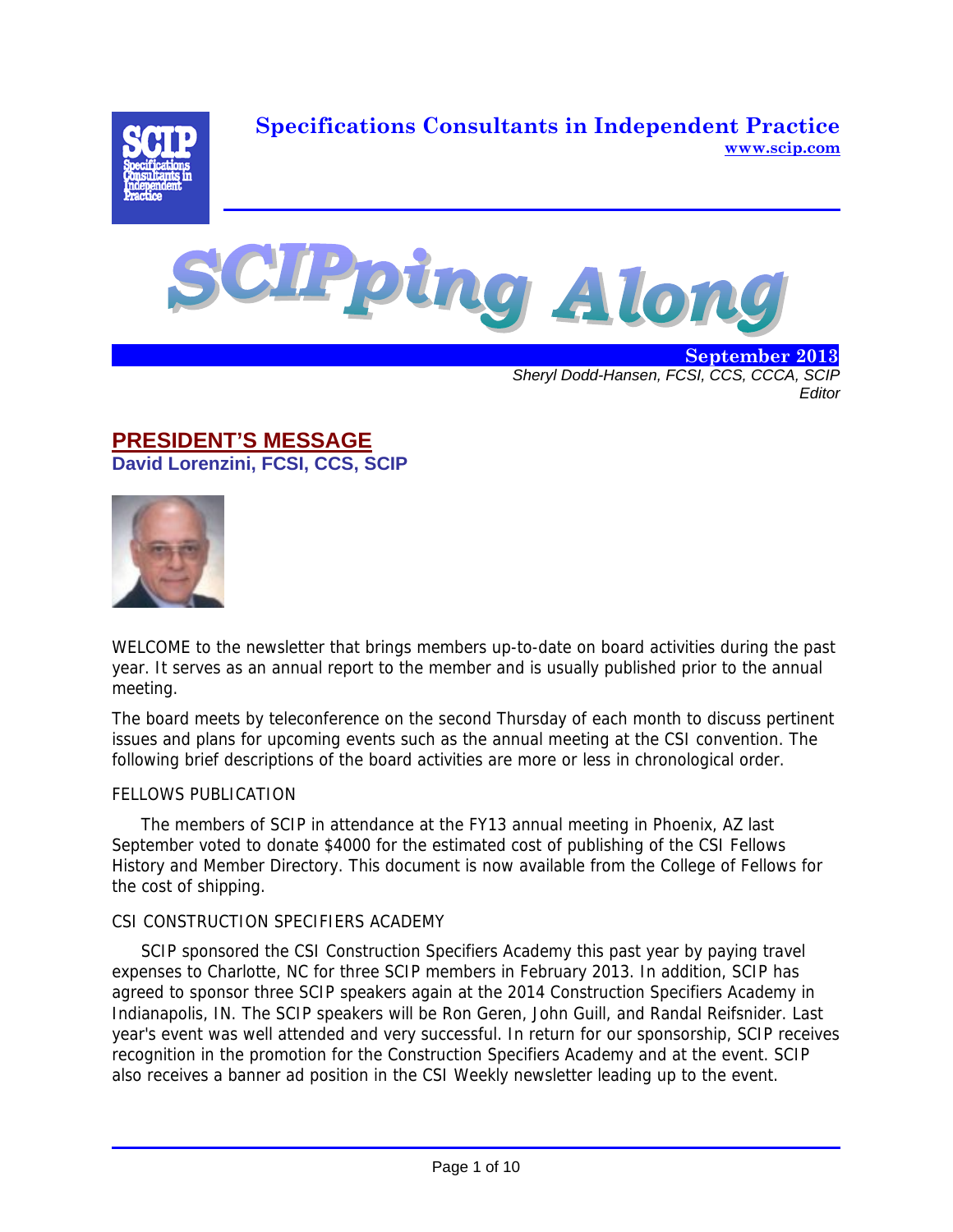### MAGAZINE ADS

SCIP placed a classified ad in the November 2012 issue of The Construction Specifier which was distributed to attendees at Greenbuild Conference and Expo in San Francisco.

This year SCIP placed an advertisement in the Architect Magazine that was distributed at the AIA Convention in Denver in June. It was directed to architects to make them aware that SCIP members were ready and able to provide specification services. John Carter researched the costs, designed the ad, and placed the order. A copy of the ad appears in the right hand column of the SCIP web site home page.

### FORUMS

SCIP sponsored several forums for specifiers at region conferences again this year. We would like to encourage all regions to schedule Specifier Forums Hosted by SCIP at their annual conferences. We would like to hear from SCIP members who hosted Specifier Forums so we can exchange ideas on how to organize, conduct, and report on the discussions. SCIP members who have been chairing these forums, as well as SCIP members interested in hosting a forum in the future, should contact me at deloren@scip.com.

### ANNUAL MEETING

A large part of the board's time is devoted to planning the annual meeting. See details below.

### ALLIANCE

SCIP has had an Alliance Agreement with CSI since at least 2005. SCIP officers meet with CSI Leadership at the annual convention each year to discuss ways we can work together to promote benefits for specifiers. Sponsoring the Construction Specifiers Academy is part of that goal. CSI provides booth space for SCIP near the CSI booth each year.

#### BOOTH

Lynn Jolley, a SCIP member from Nashville, is our booth coordinator this year. She is encouraging members to submit photos of projects for which they have produced specifications. Projects from states around Tennessee are particularly needed to fulfill the design theme this year.

#### FELLOWSHIP

This year we have two SCIP members who will be elevated to Fellowship in Nashville. Ronald L. Geren, AIA, CSI, CCS, CCCA, SCIP, and Joseph J. Anetrella, CSI, CCS, AIA, LEED AP, SCIP. Congratulations to both.

### THANK YOU

 $\overline{a}$ 

Although I have been on the board since 1996, serving as President still needs help from the other officers. My sincere thanks to our Immediate Past President Nina Giglio for her help in bringing me up to date on ongoing issues.

President Elect David Stutzman has been instrumental in planning the special panel discussion event for the annual meeting this year.

Thanks to John Carter as he continues to keep the board up to date with membership, dues collections, and the membership database.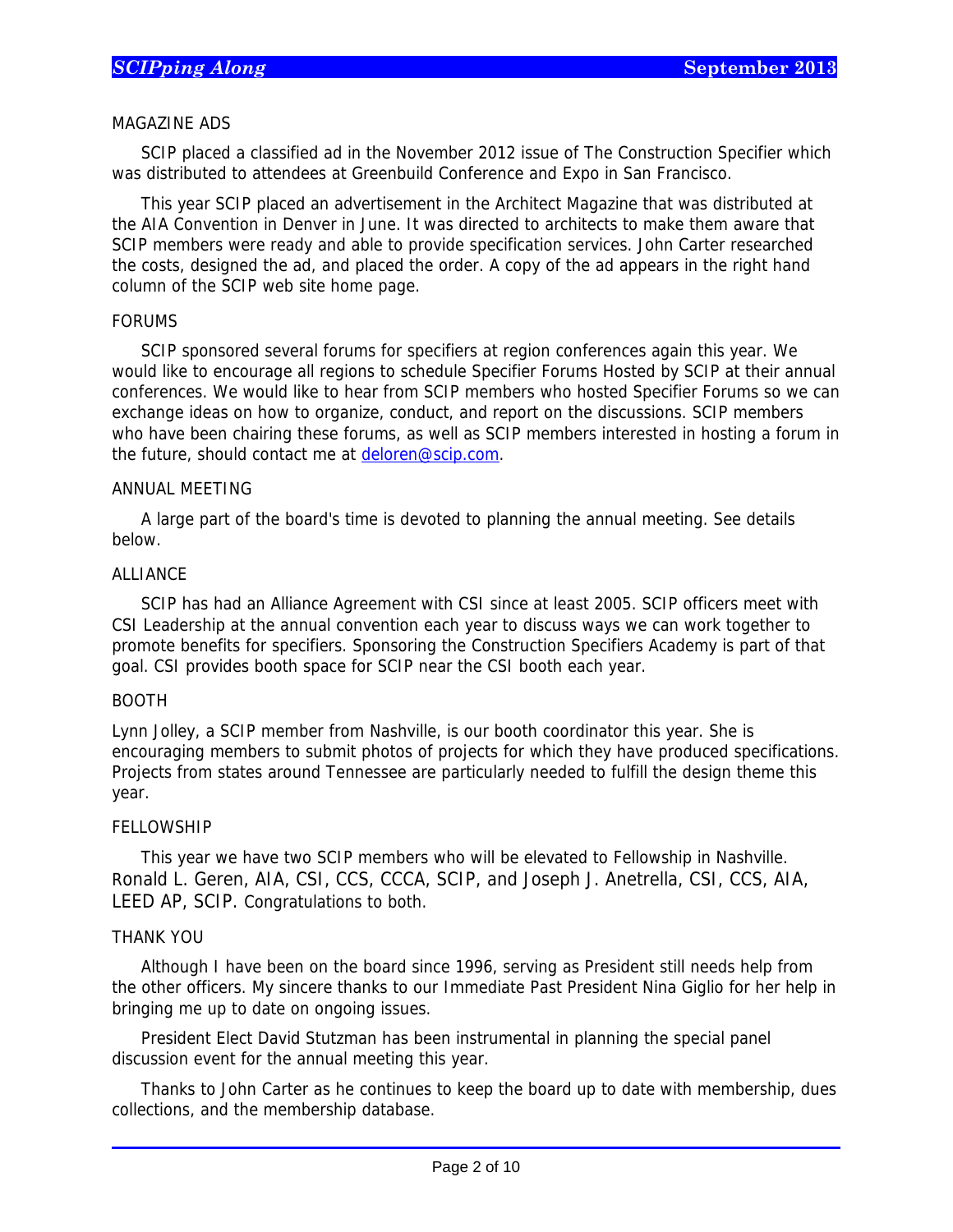$\overline{a}$ 

Marilyn Smith has been diligent in providing detailed minutes of each board teleconference, including our monthly list of Action Items to keep progress going on monthly issues.

Thanks to our publisher Sheryl Dodd-Hansen for taking on the job of preparing this newsletter to keep the members informed of SCIP's activities.

We also thank our meal sponsors for providing two meals and a refreshment break so SCIP members don't have to register and send a check. Please thank Draper, PPG, and Assa Abloy for sponsoring our meals, and Arkema for continuing to sponsor our evening event off site. Attendees at this year's meeting will also receive a special gift from Nystrom, who will be sponsoring a future SCIP event next year.

# **SCIP ANNUAL MEETING**

Nashville Music City Center, Room 207B, September 23, 2013

The annual meeting is open to members and affiliates. We expect to have guests from CSI leadership as well.

The details of the annual meeting are coming into focus as this newsletter is going to press. The annual meeting will take place on **Monday, September 23, 2013**. Note that this is our official FY14 annual member business meeting due to the fact that our fiscal year ended on June 30, 2013. The schedule will be similar to last year, except for a new special presentation added following the afternoon break. The schedule will be as follows:

| 08:00am - 09:00am -                   | Breakfast hosted by Draper                               |
|---------------------------------------|----------------------------------------------------------|
| $08:30$ am - 09:30am -                | Annual Member Meeting                                    |
| $09:30$ am - 09:45am -                | <b>Break</b>                                             |
| $09:45am - 12:00pm -$                 | Open Forum                                               |
| $12:00 \text{pm} - 01:00 \text{pm} -$ | Lunch hosted by PPG                                      |
| $01:00$ pm - $01:30$ pm -             | Challenges to Newly Independent Specifiers               |
|                                       | (moderated by Peter Jordan)                              |
| $01:00 \text{pm} - 02:45 \text{pm} -$ | Open Forum                                               |
| $02:45$ pm - 03:00pm -                | Group Photo                                              |
| $03:00 \text{pm} - 03:15 \text{pm} -$ | Refreshment Break hosted by Assa Abloy                   |
| $03:15$ pm - $04:30$ pm -             | Special Panel Presentation (moderated by David Stutzman) |
| $06:00 \text{pm} - 09:00 \text{pm} -$ | Arkema Hosted Event (by invitation from Arkema)          |

Breakfast will again be hosted by Draper, arranged by Todd Garner. Lunch will be hosted by PPG again this year, arranged by Greg Barbini. The afternoon refreshment break will be hosted for the first time by Assa Abloy, arranged by Scott Tobias.

The annual member business meeting will begin at 8:30am, although breakfast will be available from 8:00am until 9:00am. An agenda will be available listing the topics that will be discussed. The member meeting should last approximately one hour, but may be extended if necessary.

After a short break, we will begin the traditional SCIP "hollow square" Open Forum during which we have the opportunity to discuss matters of interest and concern to all SCIP members. The topics will be relevant, since they are suggested by the attendees prior to the discussion. The topics generally focus on the practice of construction specification writing and the concerns of running a business.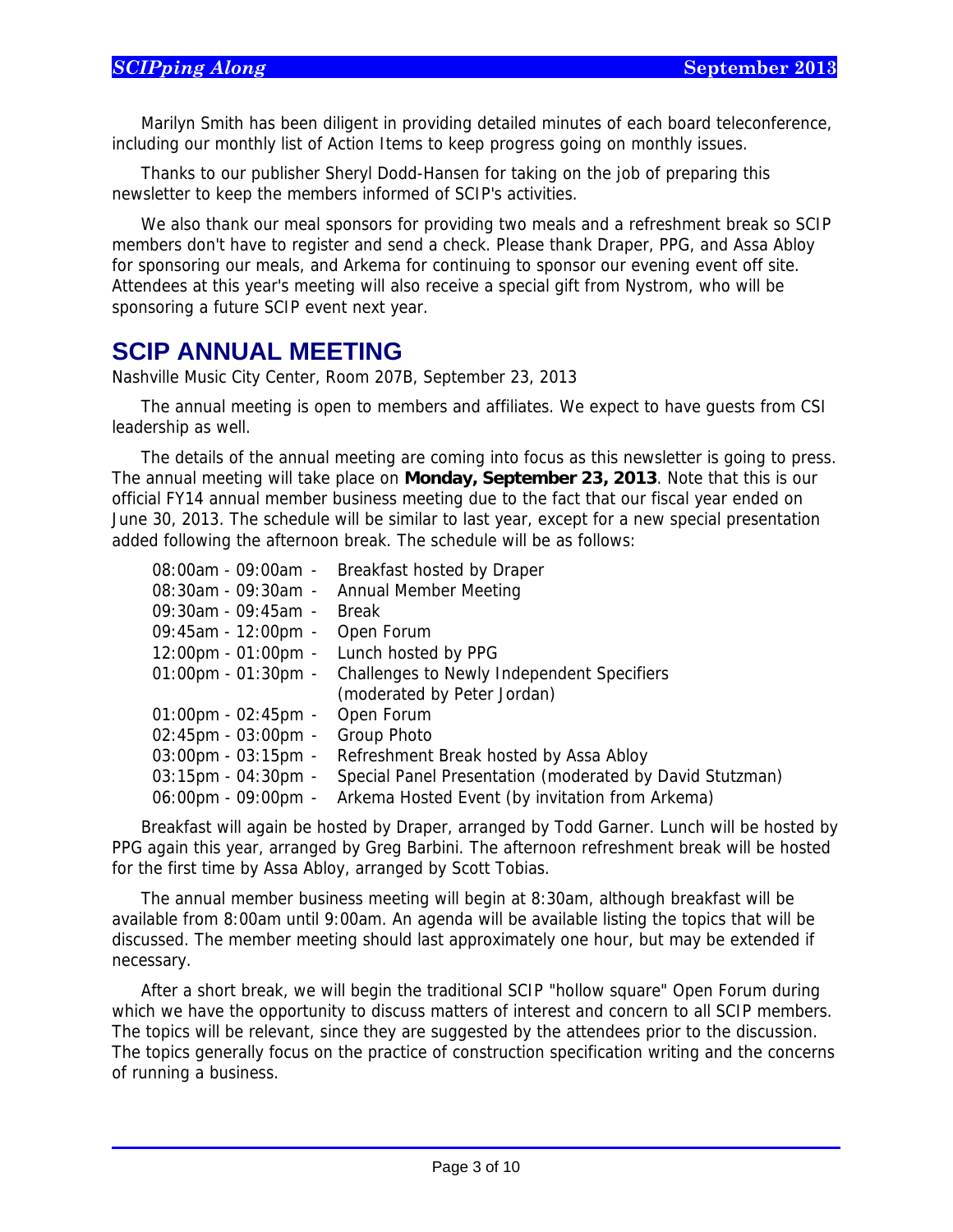After lunch Peter Jordan will moderate a discussion of challenges facing new independent members. This will be similar to our open forum, but with a specific topic. The open forum will continue until 2:45pm when we will break for the annual group photo and refreshments.

A special afternoon presentation has been organized by Dave Stutzman. It will include a panel discussion of installer certification programs by three construction industry organizations. See below for a detailed description of the presentation.

#### ARKEMA

The marquee event of SCIP Day will be the evening reception, dinner, and entertainment by Arkema, now in their 10th year of hosting SCIP members at the CSI annual conventions. Arkema will send out special invitations only to those members who have renewed their membership for FY14. Please respond directly back to Arkema.

#### BOOTH

Besides the annual meeting, our final member participation event is taking turns hosting the SCIP booth on the exhibit floor from Wednesday until Friday. This year our booth number is 432, and again we are across the aisle from the CSI booth. A sign up sheet will be passed around during the annual meeting in the hopes that we get at least two members present in the booth at all times that the exhibit is open. (We will have two chairs available in the booth this year.) This year thanks go to Lynn Jolley for developing the concept and preparing the graphics for the booth.

### **PRESIDENT-ELECT'S REPORT David Stutzman, AIA, CSI, CCS, LEED AP, SCIP**



 $\overline{a}$ 

This year I was fortunate to be one of the three SCIP sponsored instructors for the CSI Academies. It was a great event, well attended, and excellent exposure for SCIP to the specifying community. The Board has budgeted the same support for the 2014 Academies. I believe our continuing support will help SCIP recruit new members from those attending.

Most recently, the Board has been busy planning the annual meeting. This year we will have a panel discussion on industry certifications for contractors and craftsmen (see details below showing the basic premise of the discussion and the three organizations that will comprise the panel.)

I am hopeful the format will foster a good exchange of ideas between our guests and our members. I met with each panelist and every one is enthusiastic about what they may be able to learn from SCIP to help shape and improve their certification programs.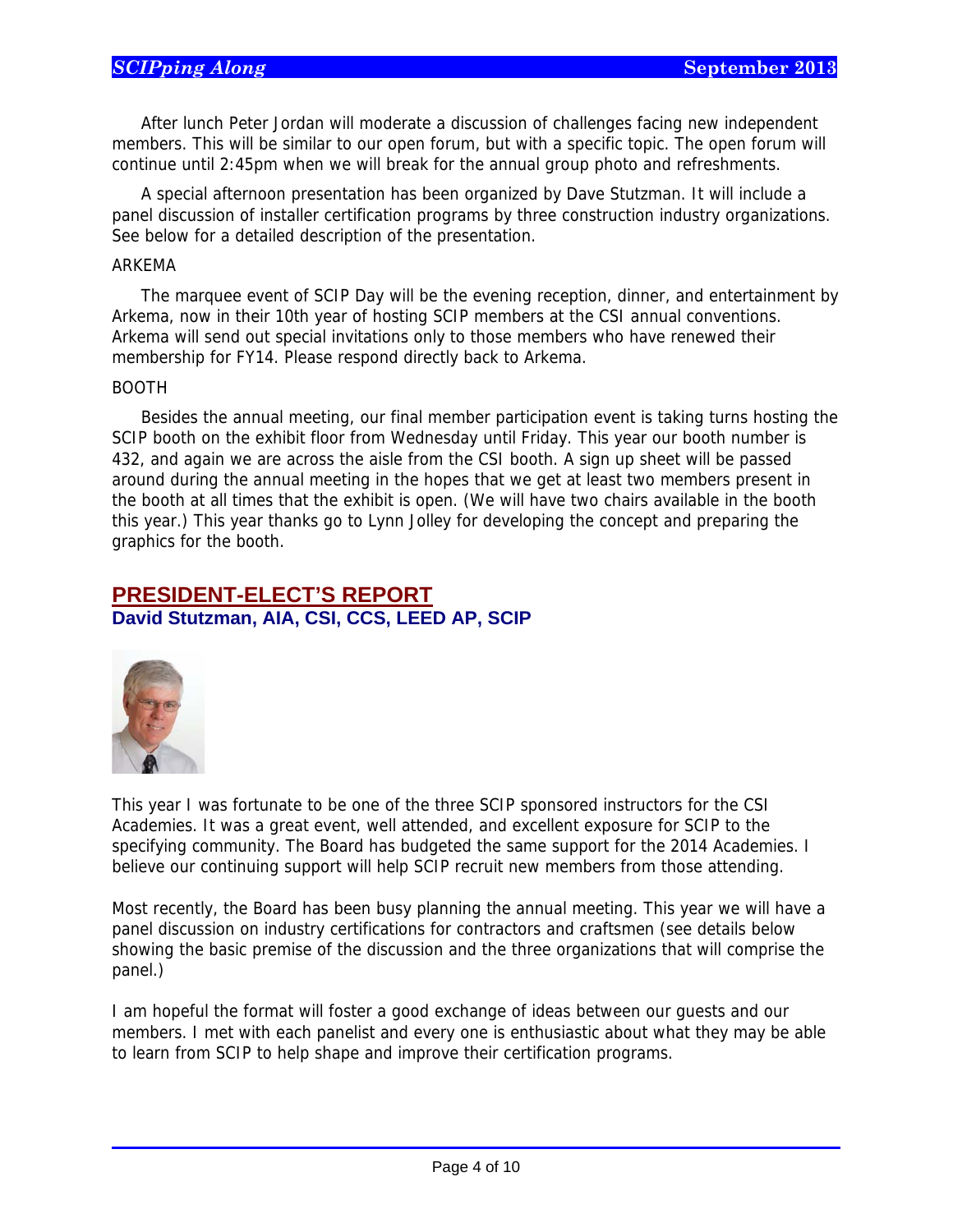I am looking forward to participating in the CSI/SCIP alliance meeting that will be held during CONSTRUCT. This is one opportunity that we have to voice our concerns, opinions, and suggestions about issues facing specifiers directly to CSI. If you have any issue you believe should be addressed, please call or write to tell me what they are.

## **Contractor and Craftsmen Certifications SCIP Annual Meeting Panel Discussion**



Nashville, TN - 3:15 PM, Monday, September 23, 2013

Architects are asking. Commercial guide specifications suggest. Will owner demand be far behind? There is an ever increasing importance on establishing effective, enforceable quality control of the completed construction. The codes led the way with special inspections to enforce minimum requirements for structural and life safety issues. Manufacturers began training and subsequently required only selected contractors capable of installing some (usually complex or high risk potential) systems.

Now certification is becoming more pervasive. We see it in our own profession with CSI's certification programs and USGBC's accreditation programs. It is no longer adequate to be trained. Specialty certifications from independent 3rd parties are nearly a must.

So what can installation certification programs offer specifiers as a quality control measure? What problems do specifiers expect such programs to solve?

SCIP invited three different organizations to join a dialog with our members:

- **Architectural Woodwork Institute** with its well established Quality Certification Program
- **Firestop Contractors International Association** with its recently established certification program
- **Finishing Trade Contractors International** with its proposed certification program

Each organization will present the basics of their certification programs — how they work, who they certify, who enforces, and what result to expect. Then we will open the discussion between our members and the panelists for questions and answers about each program and for questions about what specifiers expect.

# **Architectural Woodwork Institute Joseph Sorrelli**

 $\overline{a}$ 

Joe is currently the AWI Quality Certification Corporation's Board of Director President and a 50-year veteran of the architectural woodwork industry, having worked his way up the ladder from apprentice to business owner. In 1994, he became a consulting business coach and advisor for many woodworking firms around the country. His extensive knowledge of industry standards and practices has been tapped for independent

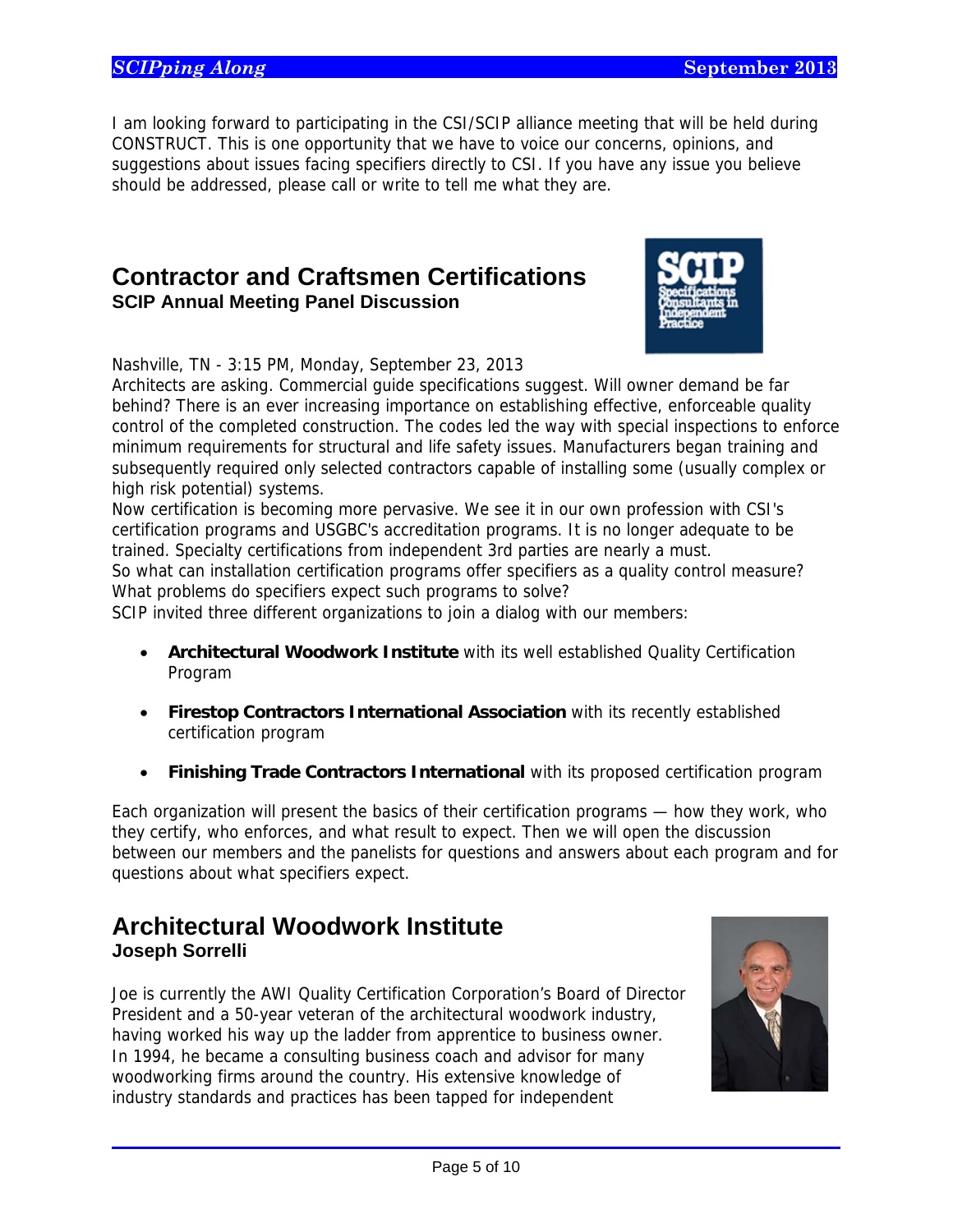woodwork project inspections and as an expert witness in court cases. Joe's involvement with the AWI Quality Certification Program (AWI QCP) began with its founding, serving as a QCP Inspector for several years, and making presentations about QCP to Architects, Designers, and Woodworkers. His involvement with AWI dates back to 1979 and volunteer work on many committees, including Cost of Doing Business, Insurance, and Education. He served as AWI President from 1993-1994 and since then has been a three-term Past President delegate to the AWI Board of Directors. Joe began conducting Design Pro presentations for AWI in the 1980s, providing AIA-approved continuing education to Architects and Designers.

# **AWI – Quality Certification Program Benefits**



 $\overline{a}$ 

The AWI Quality Certification Corporation (QCC) administers the AWI Quality Certification Program (QCP) founded in 1996 and headquartered in Northern Virginia, just outside of Washington DC. The QCP is a valuable quality assurance tool that seeks to ensure that interior architectural woodwork, one of the most highly visible aspects of many construction projects, meets the project's specifications and industry standards. Problems with the woodwork can compromise even the best reputations.

Woodworking firms earn certification credentials through the process of comprehensive testing, thorough inspection of completed sample architectural woodwork, and by demonstrating the ability to fabricate, finish and/or install work in accordance with the criteria set forth in the referenced standard. It is the mission of the QCC to verify, inspect, and report compliance with published woodwork industry standards. It is the vision of the QCP to be the recognized compliance assurance process for the architectural woodwork industry.

It only takes three easy steps to ensure quality architectural woodwork for your next project and activate a powerful risk management tool (1) Specify the QCP; (2) register your project www.awiqcp.org/register and (3) record the project number in your project specifications.

## **Firestop Contractors International Association Bill McHugh, CSI, MBA**

Bill McHugh has been Executive Director of the Firestop Contractors International Association since its inception in 1999. Bill is active in the Building and Fire Code Development process at the International Code Council (ICC), National Fire Protection Association (NFPA), and the City of Chicago. At NFPA, he is a member of the Fire Protection Features Committee. He also served on the ICC's 2012/2013 Fire Safety Committee



and is a member of the International Accreditation Services (IAS) Board of Directors. Working with Canada FCIA Members, he provides proposals to ULC's Standards Technical Panels. At ASTM, Bill chairs the ASTM E06.21 Committee that manages ASTM E 2174 & ASTM E 2393 Firestop Systems Inspection Standards and participates at UL Standards Technical Panel in the US. For FCIA, he has organized and presented symposiums in the USA and Canada. He has had articles published in Construction Canada, Engineering News Record, the Construction Specifier, Office and Commercial Magazine, Illinois Real Estate Journal, and others. He is also publisher and principal editor for FCIA Life Safety Digest, the Magazine of Effective Compartmentation.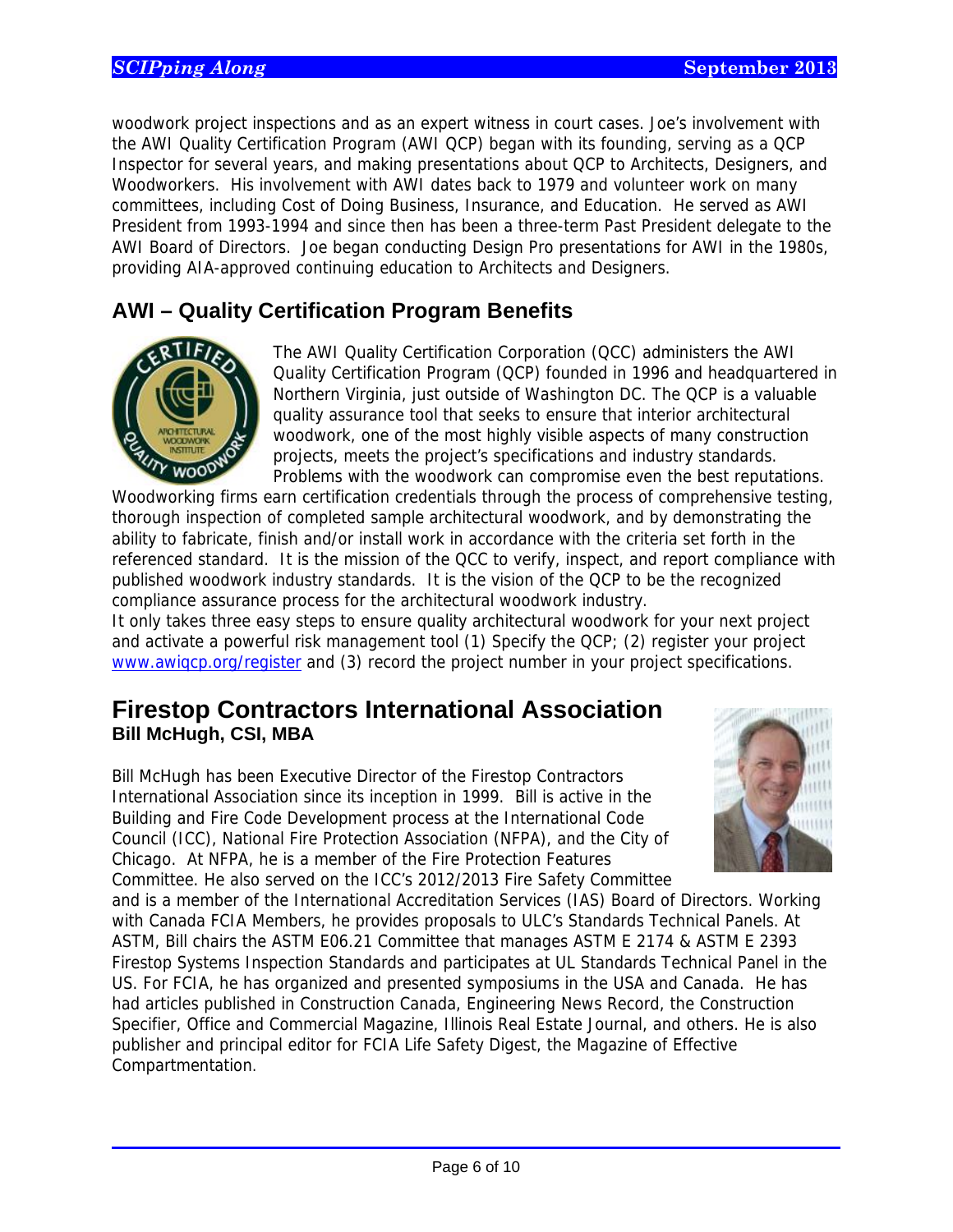# **FCIA Certification**



The Firestop Contractors International Association was formed in 1999 with a mission to create:

- A Body of Knowledge, which resulted in the FCIA Firestop Manual of Practice.
- A way to show quantitative qualifications for contractor companies.
- A place for education of people participating in the industry.
- A place for best practices to be shared and relationships to be formed.

What resulted from this 'mission' in 1999 has been several key programs. The association chose a 3rd party 'management system certification' model for credibility with verification of the management system at a project site. These programs, the FM 4991 Standard for the Approval of Firestop Contractors and the UL Qualified Firestop Contractor Program, also have an individual examination to pass as well.

FCIA worked at ASTM to develop the ASTM E 2174 & ASTM E 2393 Standards for the Inspection of Installed Firestops. To verify that third party independent special inspection agencies have management systems in place and understand the technical nature of the firestop installation, FCIA also partnered with International Accreditation Services to develop IAS Accreditation Criteria AC 291.

# **Finishing Contractors Association International Anthony (Tony) Darkangelo**

As Chief Executive Officer of FCA International (FCA ), Anthony (Tony) Darkangelo leads his staff which consists of individuals based throughout the United States. Under his leadership, FCA focuses on educating, advocating and legislating for the North American finishing industry, which includes the architectural glass and metal, drywall finishing, floor covering, industrial coatings and painting and wallcovering trades.



Prior to joining FCA, Tony was the Marketing and Architectural Director for one of the country's leading Masonry Institutes, before being appointed as the Executive Director of the Mason Contractors Association of Michigan.

Tony has held positions in structural engineering, architectural and contracting firms since attending the architectural programs at the University of Detroit and Lawrence University. Tony has spent the past 15 years providing education for, and promoting, construction systems across the country. He has experience working with architects, engineers, construction managers, builders and municipalities through presentations, plan review and technical inquiries specializing in building envelope systems.

# **Corporate Certification**



FCA International will provide the participants with an understanding of the Contractor Certification Program being developed to meet the requirements of the International Standardization Organization (ISO). The Corporate Certification program will enable contractors to leverage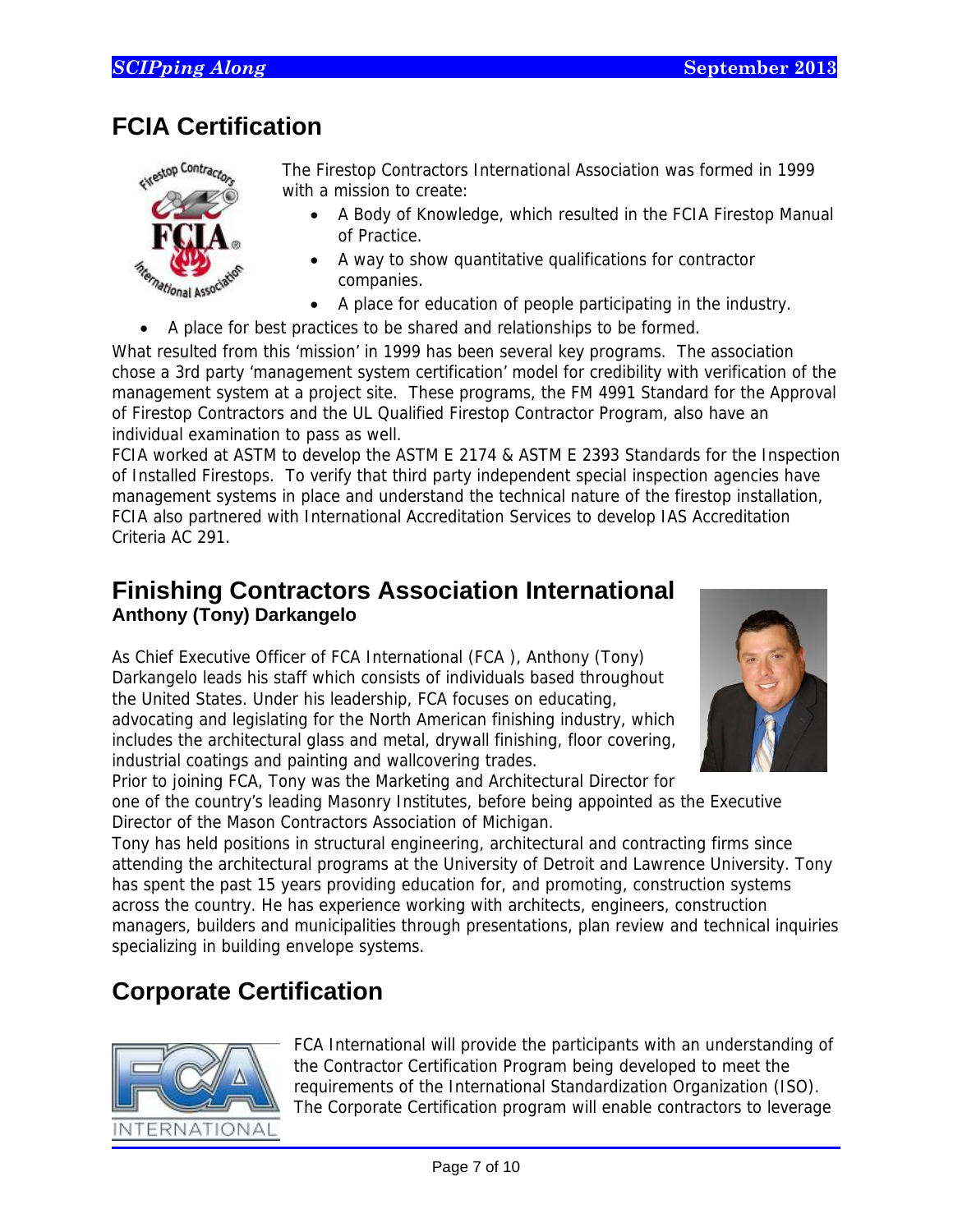### **SCIPping Along September 2013**

their employees' talents, elevate their firm's recognition as efficient construction companies and provide customers with the additional assurance of work quality. Professionalism and construction efficiency are the goal. Key discussion elements of the Corporate Certification Program will include:

- A strong technical component, whereby the craftsperson and supervisory personnel will have individual certifications that meet the requirements of the ISO.
- A Construction Documents Technologist (CDT) Certification.
- Managerial training on topics such as planning and scheduling, project costing and documentation, communication, problem solving, conflict resolution and leadership.
- A demonstration of programs such as safety and quality.
- "What not to do" to ensure quality programs are specified correctly.
- The benefits of the entire program to project managers and specifiers.
- A monitoring and enforcement process that ensures the quality program is met.
- A general discussion on quality programs and inserting them into specifications.
- The cost of quality programs as a percentage premium, not a dollar amount.
- The geographic distribution and availability of "qualified" craftsmen and contractors.
- The distinction between craftsmen and contractor certifications.

### **IMMEDIATE PAST PRESIDENT'S MESSAGE**

**Nina Giglio, FCSI, CCS, SCIP** 



 $\overline{a}$ 

It is hard to believe that another year has passed and we will soon be meeting in Nashville for the Annual Member Meeting. This year some of us have started to see a rebound in the economy; others of us have continued to see workloads decrease and continued uncertainty. One thing that your SCIP board has noticed is that more and more manufacturers are sitting up and taking notice of SCIP. They are interested in getting in front of our membership because they recognize what specifiers do and the importance not only of good specification but also the specifier is really the knowledge manager. As we move into the new fiscal year the board will be examining how to capitalize on these opportunities along with simplifying the existing sponsorship program to best benefit our members. If you are interested in participating in this initiative please contact any Board member. SCIP is truly a member driven organization and needs your support, contributions of time and input to continue to grow.

Editor's Note: Thanks to the officers who contributed to this newsletter and special acknowledgement to SCIP President-elect David Stutzman for the excellent job he and Louis Medcalf, FCSI, CCS do each month on CSI's Specifying Practice Group. Definitely worth your time…

Also to consider: SCIP members might want to apply for CSI's Master Specifier's Retreat for a free trip to Florida in January and an opportunity to interact with other top specifiers and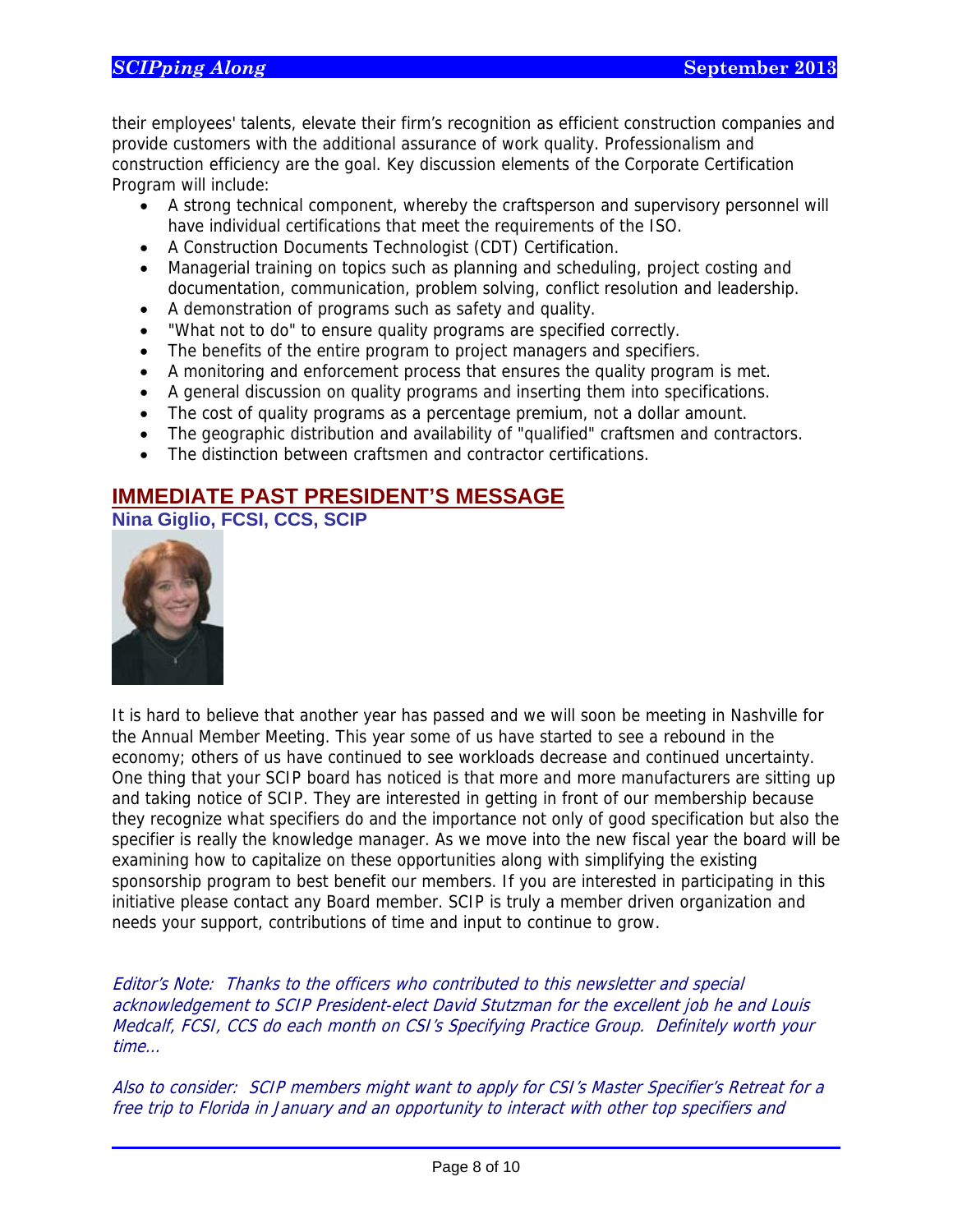### **SCIPping Along September 2013**

 $\overline{a}$ 

manufacturer's representatives. See http://www.csinet.org/Main-Menu-Category/Education/Master-Specifiers-Retreat for details on the next event: **2014 CSI Master Specifiers Retreat, January 20-22, 2014 – Amelia Island, FL.**

Photos: SCIP officers at September 2012 Meeting in Phoenix, AZ; SCIP Booth 2012 and SCIP members elevated to CSI Fellowship, Class of 2012; SCIP Annual Meeting Attendees; Dave Metzger and me (just because we're wearing SCIP's colors  $\circledcirc$ )  $SDH$